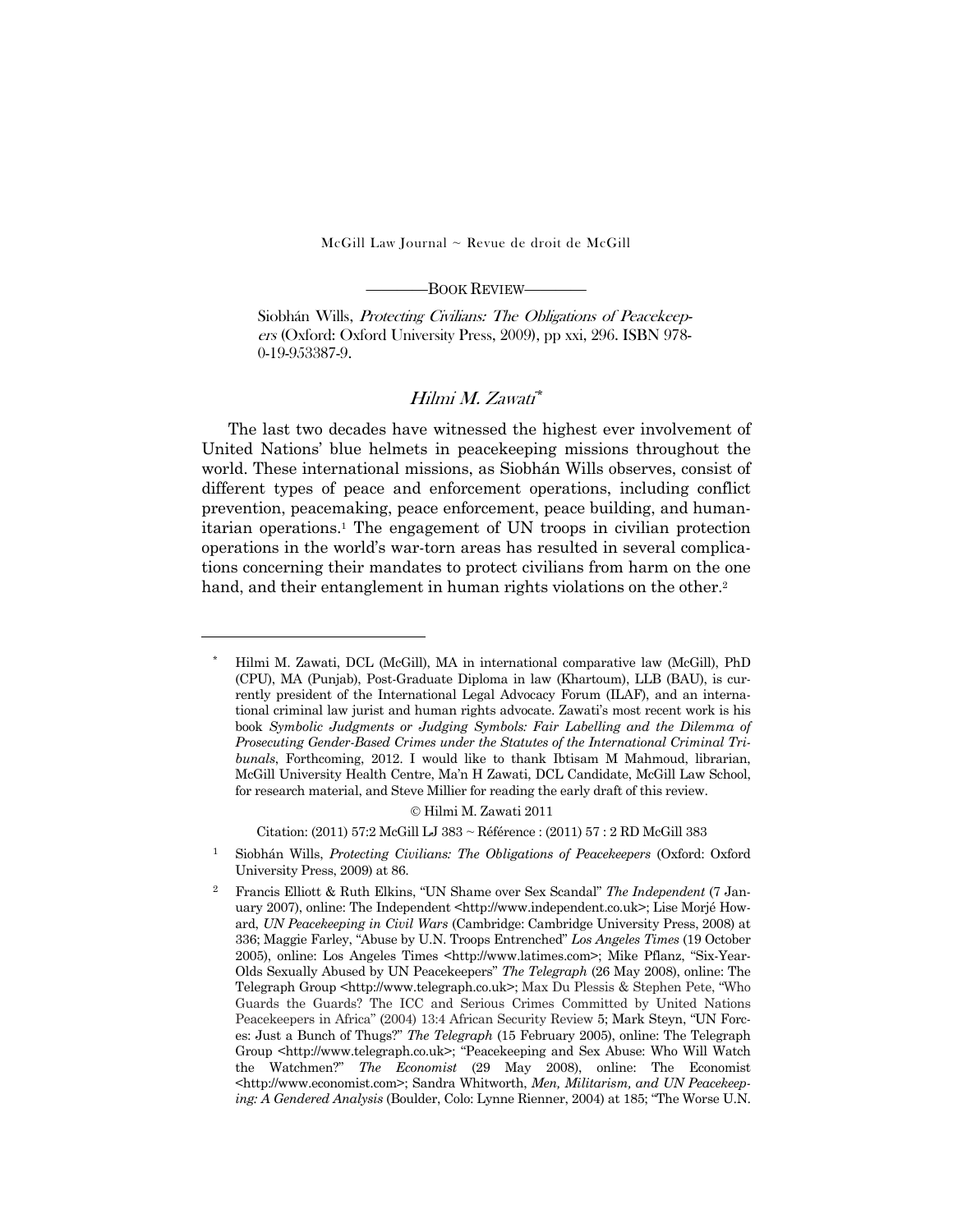## 384 (2011) 57:2 McGILL LAW JOURNAL ~ REVUE DE DROIT DE MCGILL

 In light of these developments, a fresh look into the norms of international humanitarian law (IHL) and international human rights law is necessary to remind troops of their obligation to protect civilians from human rights abuses and, at the same time, hold members of these missions accountable for alleged crimes and violations. Thus, the purpose of *Protecting Civilians, The Obligations of Peacekeepers* is to examine in depth international humanitarian and human rights law instruments and demonstrate how these laws impose obligations on UN peacekeepers and other multinational forces to protect civilians in war-torn areas of the world, including intervention to prevent or stop human rights violations and restore law in UN-occupied areas.

 Focusing on the challenges faced by peacekeeping missions in implementing their mandates, the author devotes the first chapter of her book to providing a historical review of peacekeepers' successes and failures in protecting civilians. She explores how these troops, on different occasions, did less than nothing when civilians were at risk of becoming victims of serious violations, such as the collective blood baths and mass rape campaigns in Bosnia-Herzegovina, Rwanda, and other ravaged areas of the world. In spite of the fact that UN troops were authorized to take "all appropriate measures"3 to protect civilians and to use force in case of "selfdefence",<sup>4</sup> these troops repeatedly failed either to implement these mandates or to protect themselves, as when they were attacked in Kigali and

 $\overline{a}$ 

Scandal", Editorial, *The New York Times* (24 October 2005), online: The New York Times <http://www.nytimes.com>.

<sup>3</sup> Wills, *supra* note 1 at 281; Resolution 1820 S Res 1820, UNSCOR, 2008, UN Doc S/RES/1820, (19 June 2008).

<sup>4</sup> The UN worked side by side with the European Community (EC) for the settlement of the Yugoslav conflict. On 3 January 1992, a ceasefire was in place, following an agreement signed in Geneva between the governments of Croatia and Serbia to end hostilities between their armies. By 17 January 1992, UN military observers were deployed throughout Croatia. Although this ceasefire was broken several times, including the downing of the EC ceasefire monitors' helicopter, the UN secretary general confirmed that the UN peacekeeping units would use minimal force and only in self-defence. The UN Protection Force's limited mandate encouraged Serbs to dictate their conditions and inspired a culture of impunity. See *United Nations Peacekeeping Operations: Principles and Guidelines* (New York: United Nations Department of Peacekeeping Operations, 2008) at 31; Frances Pilch & Joseph Derdzinski, "The UN Response to the Balkan Wars," in Jeffrey S Morton et al, eds, *Reflections on the Balkan Wars: Ten Years After the Break Up of Yugoslavia* (New York: Palgrave Macmillan, 2004) 93 at 95; Hans Stark, "Histoire immédiate de la guerre Yougoslave" dans Cécile Monnot & Jean Cot, *Dernière guerre Balkanique? Ex-Yougoslavie: témoignages, analyses, perspectives* (Paris: L'Harmattan, 1996) at 19; *Report of the Secretary-General Pursuant to Security Council Resolution 749 (1992)*, UNSCOR, 1992, UN Doc S/23836.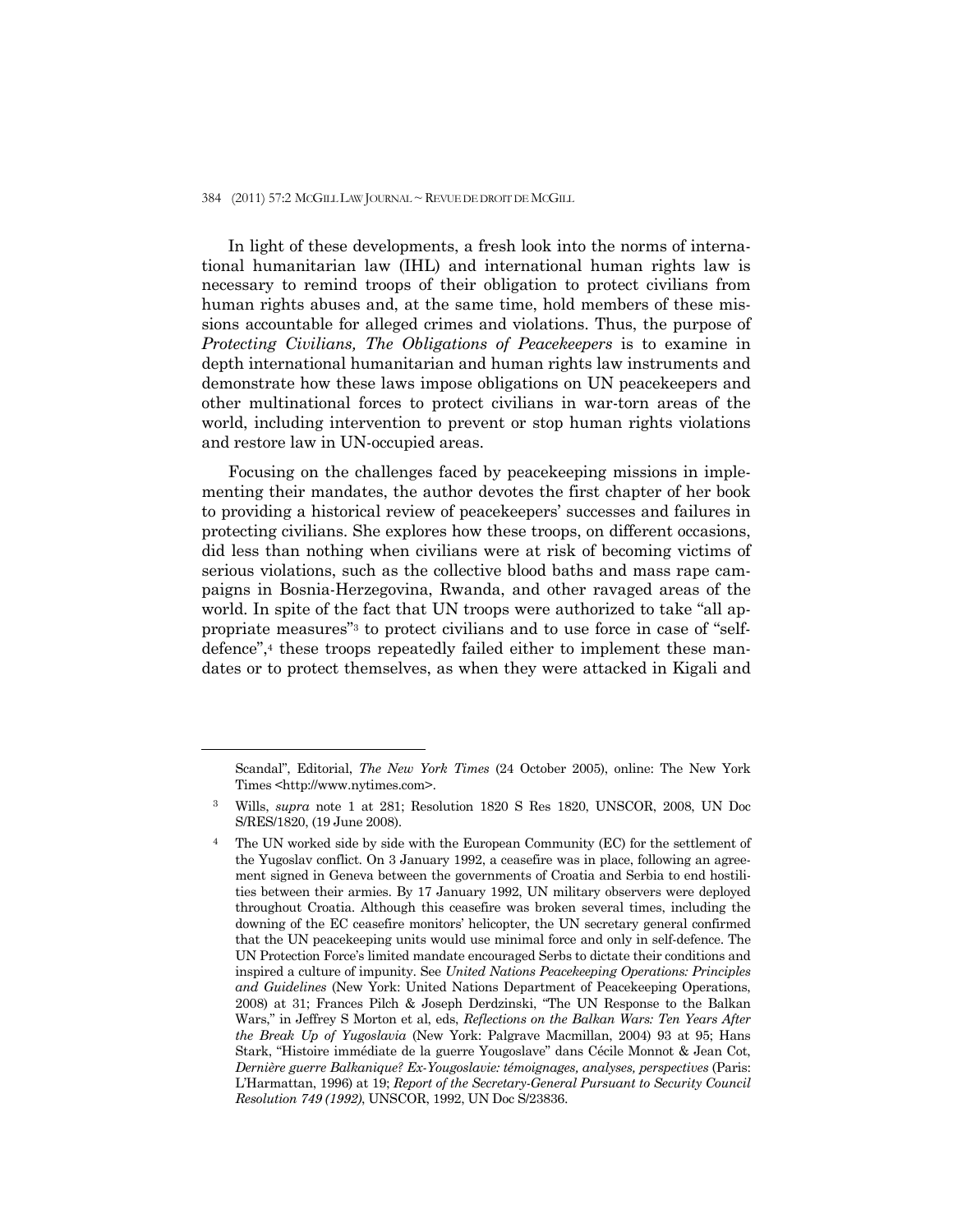lost ten of their members.<sup>5</sup> Moreover, it was reported that the UN Assistance Mission for Rwanda and the UN Protection Force abandoned thousands of civilians in the Kigali École Technique Officielle and in Srebrenica to be slaughtered by Hutu and Serb forces, respectively.6

 Chapter 2 of this analysis examines the extent to which international humanitarian law obliges peacekeeping forces to protect civilians from human rights abuses. Relying on her extensive research, Wills explains that the ambiguity of obligations imposed on UN peacekeeping missions to protect civilians during armed conflict under IHL—particularly common article 1 to the 1949 Geneva Conventions<sup>7</sup>—has resulted in many incompatibilities in peacekeepers' mandates. This vagueness has encouraged the UN to treat the above laws as mere political perspective rather than as binding law. Finally, the author concludes by claiming that treating the norms of IHL—as they relate to UN troops—as moral standards rather than laws compelling obedience has undermined many peacekeeping missions and caused the failure of these operations in different regions of the world.8

 By the same token, Wills tries, in chapter 3, to ascertain the applicability of international human rights law to UN peacekeeping missions and to determine whether these laws impose obligations on UN troops and

<sup>5</sup> Hilmi M Zawati, *The Triumph of Ethnic Hatred and the Failure of International Political Will: Gendered Violence and Genocide in the Former Yugoslavia and Rwanda* (Lewiston, NY: The Edwin Mellen Press, 2010) at 210; Romeo Dallaire & Bruce Poulin, "Rwanda: From Peace Agreement to Genocide" (1995) 24:3 Canadian Defence Quarterly 7 at 9.

<sup>6</sup> Astri Suhrke, "Dilemmas of Protection: The Log of the Kigali Battalion," in Howard Adelman & Astri Suhrke, eds, *The Path of a Genocide: The Rwanda Crisis from Uganda to Zaire* (New Brunswick, NJ: Transaction, 1999) 253; Raymond W Copson, *Africa's Wars and Prospects for Peace* (Armonk, NY: M E Sharpe, 1994); Susan E Cook, "The Politics of Preservation in Rwanda" in Susan E Cook, ed, *Genocide in Cambodia and Rwanda: New Perspectives* (New Brunswick, NJ: Transaction, 2006) 281; John F Burns, "UN disarms Muslim defenders of Srebrenica", *The [Montreal] Gazette* (22 April 1993) A18; Zawati, *supra* note 5 at 235.

<sup>7</sup> *Geneva Convention for the Amelioration of the Condition of the Wounded and Sick in Armed Forces in the Field*, 12 August 1949, 75 UNTS 31, Can TS 1965 No 20 [*Geneva Convention I*]; *Geneva Convention for the Amelioration of the Condition of Wounded, Sick and Shipwrecked Members of Armed Forces at Sea*, 12 August 1949, 75 UNTS 85, Can TS 1965 No 20 [*Geneva Convention II*]; *Geneva Convention Relative to the Treatment of Prisoners of War*, 12 August 1949, 75 UNTS 135, Can TS 1965 No 20 [*Geneva Convention III*]; *Geneva Convention Relative to the Protection of Civilian Persons in Time of War*, 12 August 1949, 75 UNTS 287, Can TS 1965 No 20 [*Geneva Convention IV*].

<sup>8</sup> Wills, *supra* note 1 at 45; Estelle Inès Nkounkou-Ngongo, *Protection of Children's Rights in Peacekeeping Missions: Analysis of Sexual Exploitation and Sexual Abuse* (LLM Dissertation, University of Makerere Faculty of Law, 2007) [unpublished] at 7.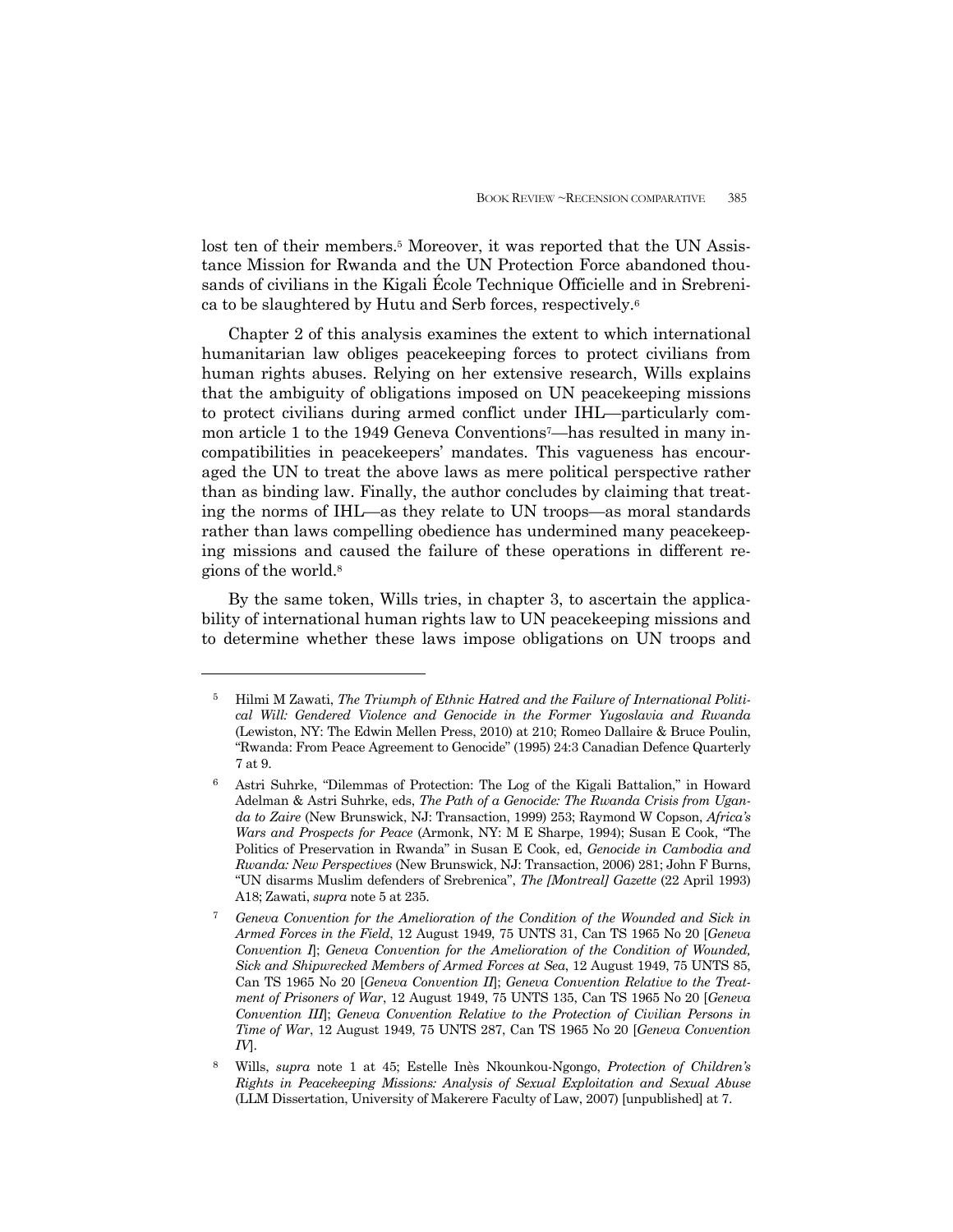386 (2011) 57:2 McGILL LAW JOURNAL ~ REVUE DE DROIT DE MCGILL

multinational forces to protect civilians during armed conflict. The author relies on different perspectives—particularly that of IHL—to examine the applicability of human rights law to armed conflicts, and then reviews historical developments in IHL and international human rights law since the 1960s. Moreover, in examining different cases, she explores the relationship between international human rights law and other regimes, namely occupation law and IHL. Wills concludes by asserting that, despite the fact that many questions about peacekeepers' responsibilities in protecting civilian populations remain undetermined, human rights law is still applicable during armed conflict. This notion has been supported by the jurisprudence of the International Court of Justice, regional human rights courts, UN human rights bodies, and the reports of the International Committee of the Red Cross. In this respect, the Human Rights Committee has provided that the UN is bound by international human rights law in territories under its administration and that, accordingly, UN peacekeepers are not immune from its investigation.9 However, this proclamation does not go so far as to say that UN troops may be held accountable for violations of their human rights obligations in international or national courts, except when they are deployed without a UN Security Council resolution.

 Wills insists that, even though the UN is not a party to IHL treaties and consequently cannot be expected to carry out all obligations included in these treaties, it is widely accepted that UN troops must respect the "principles and spirit" of the laws of war.10 However, this "respect" does not impose any obligation on UN peacekeepers to prevent violations of IHL or require that they be held responsible for their felonies in territories under their control.11 On that basis, ruling on violations of IHL committed by UN troops in Somalia, both the Canadian court martials and the Belgian military court concluded that IHL did not apply to UN peacekeeping forces in Somalia,12 decisions that enraged human rights groups and activists.

<sup>9</sup> Wills, *supra* note 1 at 168.

<sup>10</sup> Wills, *supra* note 1 at 248.

<sup>11</sup> Marco Odello, "Tackling Criminal Acts in Peacekeeping Operations: The Accountability of Peacekeepers" (2010) 15:2 J Confl & Sec L 347 at 373; Peter Rowe, "United Nations Peacekeepers and Human Rights Violations: The Role of Military Discipline", online: (2010) 51 Harv Int'l LJ Online 69 at 78 <http://www.harvardilj.org>; Wills, *supra* note 1 at 188-89.

<sup>12</sup> Wills, *supra* note 1 at 91, 262.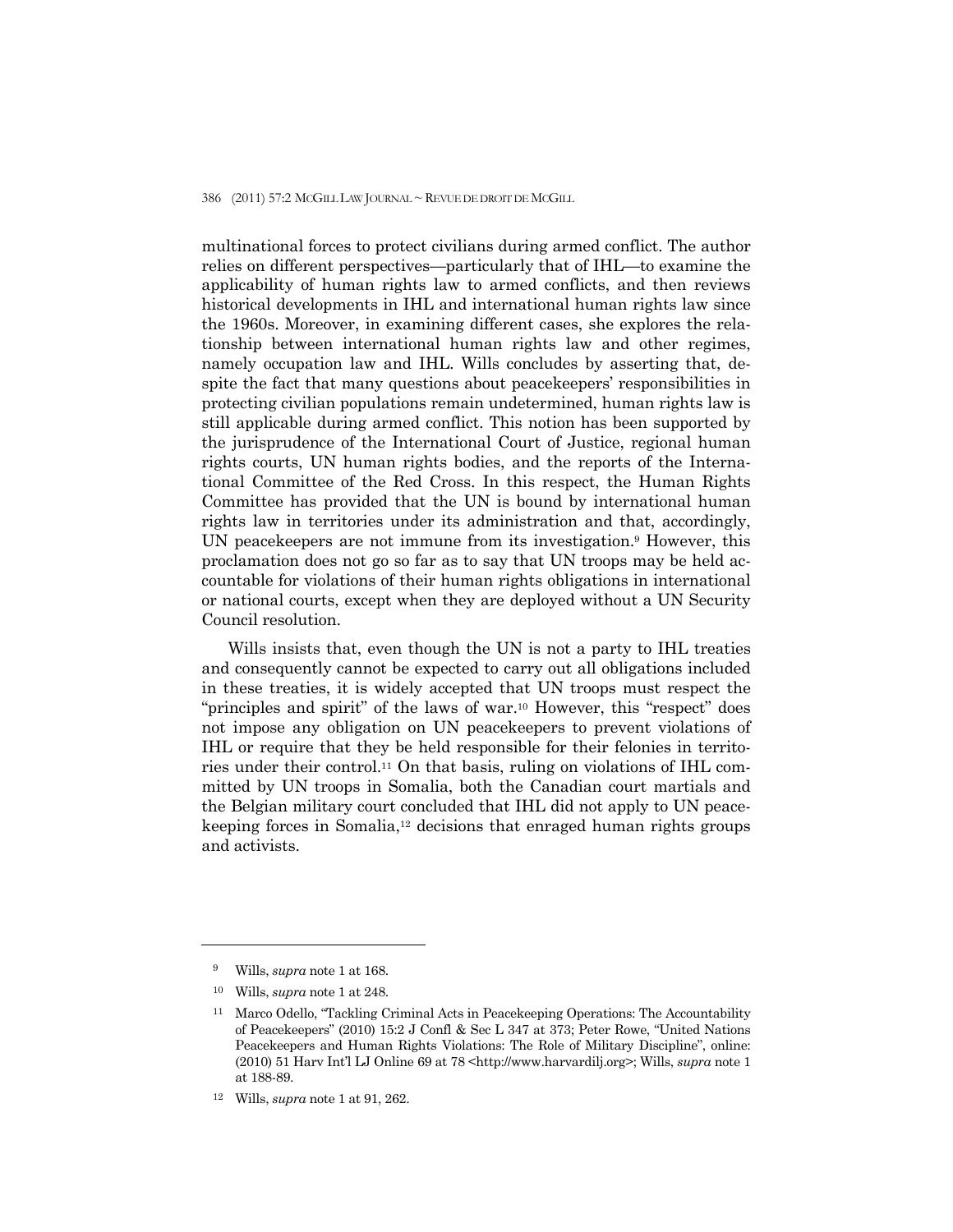Nonetheless, the author examines in chapter 4 of her analysis the question of the applicability of occupation laws13 to the UN forces involved in humanitarian intervention or peacekeeping operations, notwithstanding that the UN is not a state party to these conventions and that its troops are not considered to be belligerent occupation forces. After a considerable analysis of different cases—particularly the status of the United Nations Operation in Somalia, the Kosovo Force, the United Nations Interim Administration Mission in Kosovo, and the multinational forces in Iraq—Wills concludes that the question of the applicability of the laws of occupation to UN operations is an issue that is open to discussion and controversy.14 While some commentators argue that Security Council Resolution 1483 made it clear that the laws of occupation may be applicable to operations mandated by the UN, others were reluctant to consider the UN-run operations as comparable to military occupation.15

 In the light of the outcomes of previous chapters, Wills tries in chapter 5 of this work to determine the scope of the UN peacekeepers' and other multinational forces' obligations to protect civilians from serious violations of human rights, including those committed by third parties against local populations.

 The author develops the argument that UN peacekeepers and forces alike have both moral and legal obligations to stop violence against civilians, whether as troops mandated by the UN or as subjects of contributing states bound by the norms of international humanitarian law conventions. In this respect, she refers to the concept of the collective "responsibility to protect",<sup>16</sup> and to common article 1 to the 1949 Geneva

- 14 Wills, *supra* note 1 at 242.
- <sup>15</sup> *Ibid* at 234-35.

<sup>13</sup> These occupation laws are incorporated in regulations annexed to the *Convention Respecting the Laws and Customs of War on Land*, 18 October 1907, 36 US Stat 2277, 1 TI Agree 631 (1907 Hague Convention); the *Geneva Convention IV*, *supra* note 7; and the *Protocol Additional to the Geneva Conventions of 12 August 1949, and Relating to the Protection of Victims of International Armed Conflicts*, 8 June 1977, 1125 UNTS 3, Can TS 1991 No. 2 (Protocol I).

<sup>&</sup>lt;sup>16</sup> *Ibid* at 252. The concept of the collective "responsibility to protect" was developed by the International Commission on Intervention and State Sovereignty in 2001. For more on this concept, see Alex J Bellamy & Paul D Williams, "On the Limits of Moral Hazard: The 'Responsibility to Protect', Armed Conflict and Mass Atrocities", online: (2011) European Journal of International Relations 1 <http://ejt.sagepub.com>; Anne Peters, "The Security Council's Responsibility to Protect" (2011) 8:1 International Organizations Law Review 1; Gareth Evans & Mohamed Sahnoun, "The Responsibility to Protect" (2002) 81:6 Foreign Affairs 99; Hitoshi Nasu, "Operationalizing the Responsibility to Protect in the Context of Civilian Protection by UN Peacekeepers" (2011) 18:4 International Peacekeeping 364 ; Michael W Doyle, "International Ethics and the Responsibility to Protect" (2011) 13:1 International Studies Review 72; Sabine Hassler, "Peace-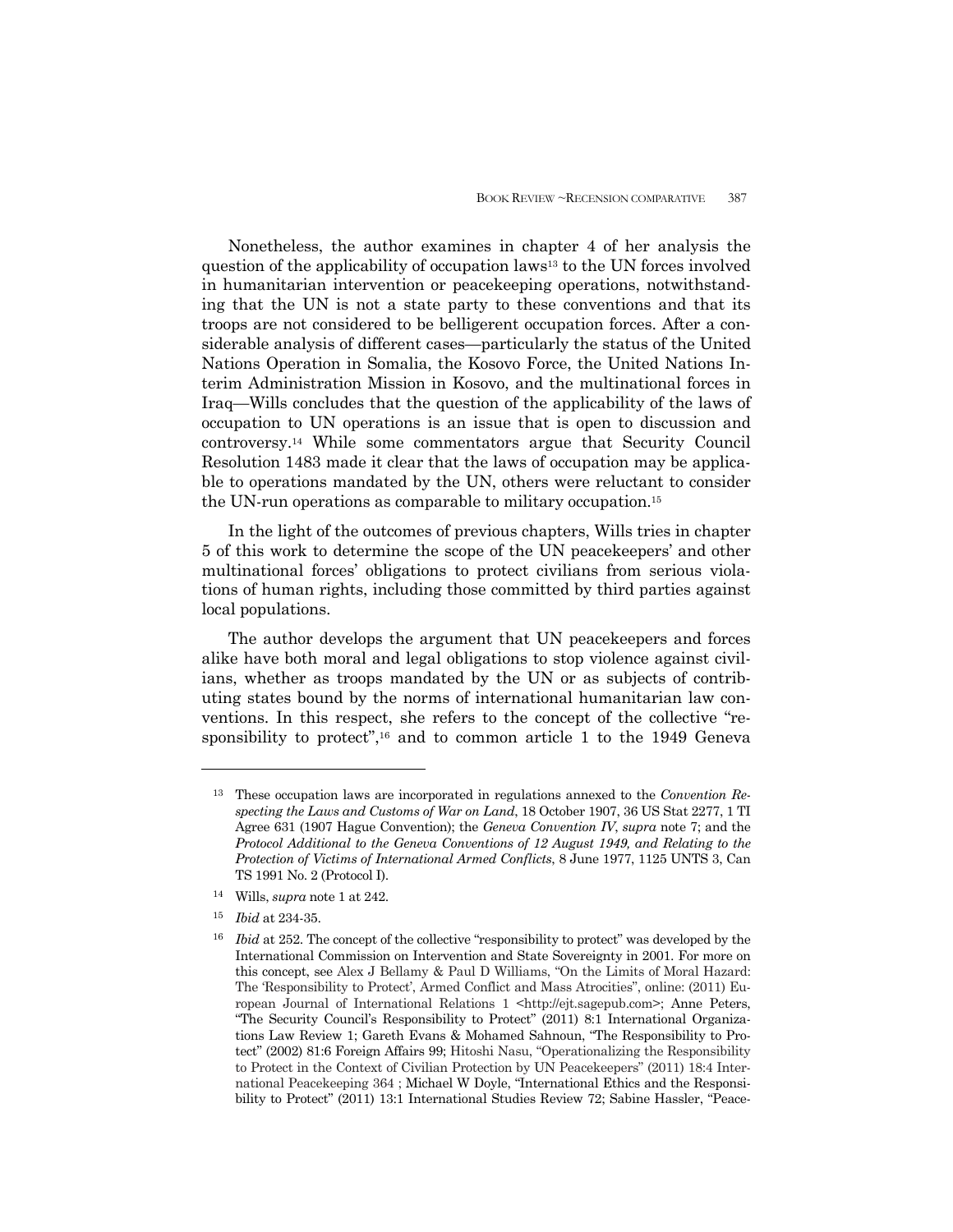Conventions, which provides for the duty to "respect and ensure respect for" international humanitarian law.17 Although these provisions are directed at states or organizations, they nevertheless impose indirect responsibility on individual peacekeepers to protect civilians from violations of their fundamental human rights. Nonetheless, in connection with the above discussion, the author would argue that the duty to protect civilians from violations of human rights can also be derived from the *jus cogens* and *erga omnes* legal concepts, which prohibit such violations on the basis of the common interest of the international community.18

 In fact, the principle of international collective responsibility to protect civilians emerged and was emphasized in the mandates of peacekeeping missions in the aftermath of the Rwandan genocide and Srebrenica mass killings, in 1994 and 1995 respectively. Since then, this principle has become a clear norm within the obligations of peacekeepers and multinational forces whether deployed according to a UN Security Council resolution or authorized by regional organizations. In spite of these instructions, some peacekeeping missions have utterly failed to protect civilians, while others have been actively involved in the violation of civilians' human rights, including sexual exploitation and abuse.19

 $\overline{a}$ 

keeping and the Responsibility to Protect" (2010) 14:1/2 Journal of International Peacekeeping 134; S Neil MacFarlane, Carolin J Thielking & Thomas G Weiss, "*The Responsibility to Protect*: Is Anyone Interested in Humanitarian Intervention?" (2004) 25:5 Third World Quarterly 977.

<sup>17</sup> Common art 1 to *Geneva Conventions I-IV*, *supra* note 7.

<sup>18</sup> Dean Adams, "The Prohibition of Widespread Rape as a *Jus Cogens*" (2005) 6:2 San Diego Int'l LJ 357; David S Mitchell, "The Prohibition of Rape in International Humanitarian Law as a Norm of *Jus Cogens*: Clarifying the Doctrine" (2005) 15:2 Duke J Comp & Int'l L 219 at 225.

<sup>19</sup> Jehan Khaleeli & Sarah Martin, "Addressing the Sexual Misconduct of Peacekeepers", *Refugees International* (23 September 2004); Colum Lynch, "U.N. Faces More Accusations of Sexual Misconduct", *The Washington Post* (13 March 2005) A22; *Children and Armed Conflict: Report of the Secretary-General*, UNGAOR/UNSCOR, 59th Sess, UN Doc A/59/695, (2005); *Special Measures for Protection from Sexual Exploitation and Sexual Abuse: Report of the Secretary-General*, UNGAOR, 60th Sess, UN Doc A/60/861, (2006) at para 17; Scott A Levin, "Sexual Exploitation of Refugee Children by U.N. Peacekeepers" (2003) 19:3 NYL Sch J Hum Rts 833; *Secretary-General's Bulletin: Special Measures for Protection from Sexual Exploitation and Sexual Abuse*, Secretariat, 2003, UN Doc ST/SGB/2003/13; United Nations Interregional Crime and Justice Research Institute*, Trafficking in Human Beings and Peace-Support Operations: Pre-Deployment/In-Service Training Programme for International Law-Enforcement Personnel*, 2d ed (Turin: United Nations Interregional Crime and Justice Research Institute, 2006) at 67; UNSC, News Release, UN Doc SC/8400, "Security Council Condemns 'in the Strongest Terms' All Acts of Sexual Abuse, Exploitation by UN Peacekeeping Personnel" (31 May 2005), online: UN Meetings Coverage & Press Releases <http://www.un.org/en/unpress>; Resolution 1400, S Res 1400, UNSCOR, 2002, UN Doc S/RES/1400 at art 14 ("[*e*]*xpresses its serious concern* at allegations that some United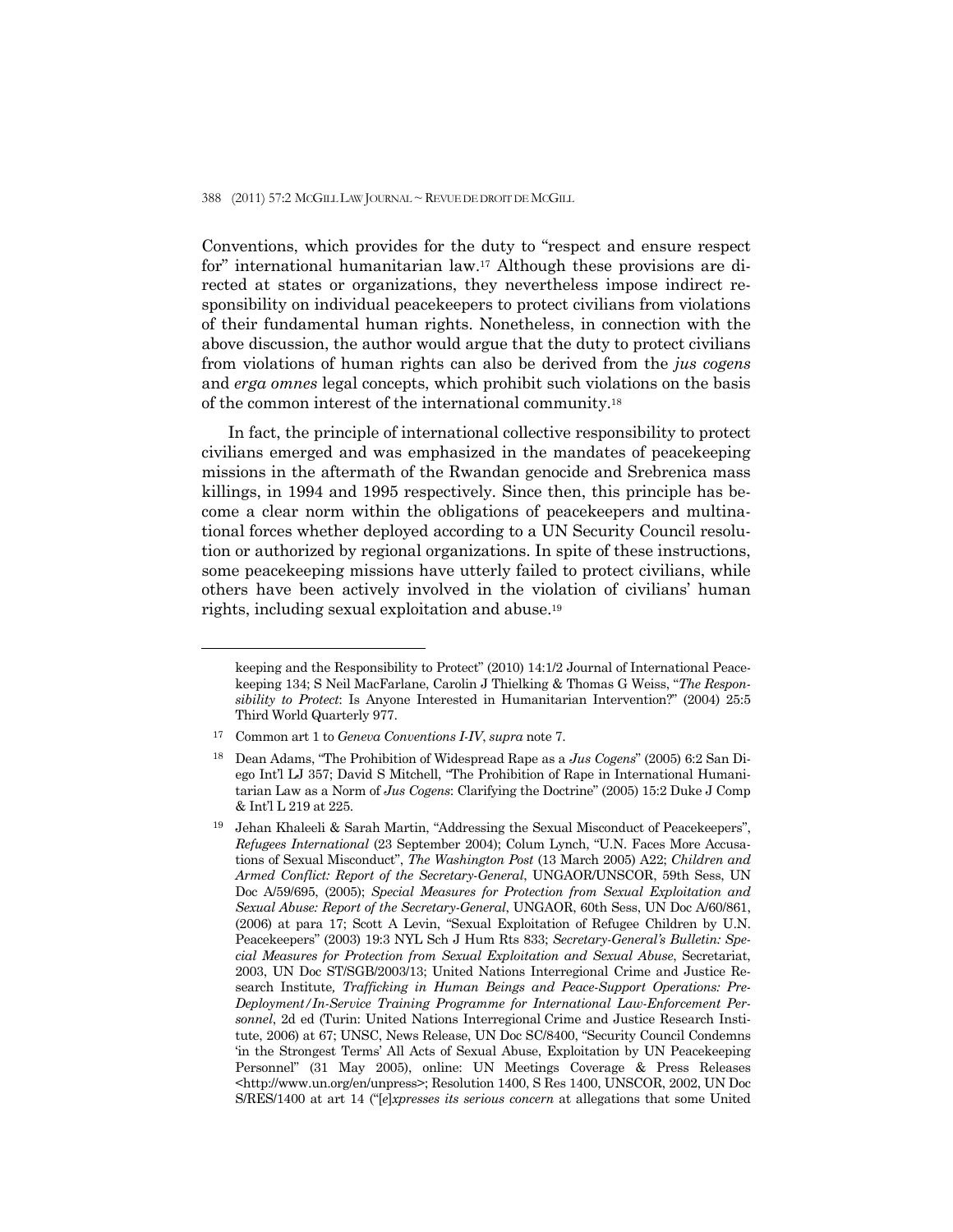As indicated earlier, peacekeeping and multinational operations have become a focus of legal studies. This is not because they have served as one of the UN's tools to preserve peace and security around the world since the establishment of the UN Truce Supervision Organization in 1948, but due to their repeated failure to prevent or stop mass violations against civilians, relying on the notion that intervening to stop human rights violations could be understood as supporting one side of the conflict against the other or losing impartiality.20 Moreover, these missions were

 $\overline{a}$ 

Nations personnel may have been involved in sexual abuse of women and children in camps for refugees and internally displaced people in the region" [emphasis in original]); Resolution 1436, S Res 1436, UNSCOR, 2002, UN Doc S/RES/1436 at art 15 ("[*w*]*elcomes* steps taken by UNAMSIL to prevent sexual abuse and exploitation of women" in Sierra Leone peacekeeping mission [emphasis in original]); Resolution 1460, S Res 1460, UNSCOR, 2003, UN Doc S/RES/1460 at art 10 ("[*n*]*otes with concern* all the cases of sexual exploitation and abuse of women and children, especially girls, in humanitarian crisis, including those cases involving humanitarian workers and peacekeepers" [emphasis in original]); Resolution 1565, S Res 1565, UNSCOR, 2004, UN Doc S/RES/1565 at arts 1, 25 (renews the United Nations Organization Mission in the Democratic Republic of the Congo's (MONUC) mandate and requests the secretary general to investigate allegations of sexual exploitation and misconduct); Resolution 1590, S Res 1590, UNSCOR, 2005, UN Doc S/RES/1590 at 2 ("[*s*]*trongly condemning* all violations of human rights and international humanitarian law in the Darfur region, in particular the continuation of violence against civilians and sexual violence against women and girls" [emphasis in original]); Resolution 1794, S Res 1794, UNSCOR, 2007, UN Doc S/RES/1794 at art 18 ("[*r*]*equests* MONUC, in view of the scale and severity of sexual violence committed especially by armed elements in the Democratic Republic of Congo, to undertake a thorough review of its efforts to prevent and respond to sexual violence, and to pursue a comprehensive mission-wide strategy, in close cooperation with the United Nations Country Team and other partners" [emphasis in original]); "Update Report No 3: Sexual Exploitation and Abuse by UN Peacekeeping Personnel" *Security Council Report* (20 February 2006), online: Security Council Report <http:// www.securitycouncilreport.org>.

<sup>20</sup> Shyla Vohra, "Impartiality in United Nations Peace-Keeping" (1996) 9:1 Leiden J Int'l L 63 at 76ff. On the contrary, it has been reported that two French NATO officers passed sensitive information about NATO plans to arrest Karadži and bomb military targets in Yugoslavia. Major Herve Gourmelon, an Implementation Force French military officer whose job was to maintain contacts with Bosnian Serbs, had met repeatedly with Karadži, thereby frustrating plans to arrest the latter. By the same token, Major Pierre Bunel, who was working at the NATO headquarters in Brussels as chief of staff to France's top military representative, confessed in his meeting with French investigators that he had passed sensitive information to Belgrade about the details of the NATO plans for punitive air strikes against Serb military targets. See Anne Swardson, "French Officer Accused of Spying for Yugoslavia", *The Washington Post* (3 November 1998) A12; Ben Macintyre, "Serbs 'were given Nato targets'", *The Times* (3 November 1998) 1; Charles Bremner, "Spy case damages French bid for key Kosovo role", *The Times* (4 November 1998) 16; "French Major Held in Spying at NATO Panel", *The New York Times* (3 November 1998) A8; John Lichfield, "France accused over genocide in Rwanda", *The Independent* (9 April 1998), online: The Independent <http://www. independent.co.uk>; Julian Nundy & Chris Stephen, "French hold officer who spied for Yugoslavia", *The Scotsman* (3 November 1998), online: <http://www.scotsman.com>;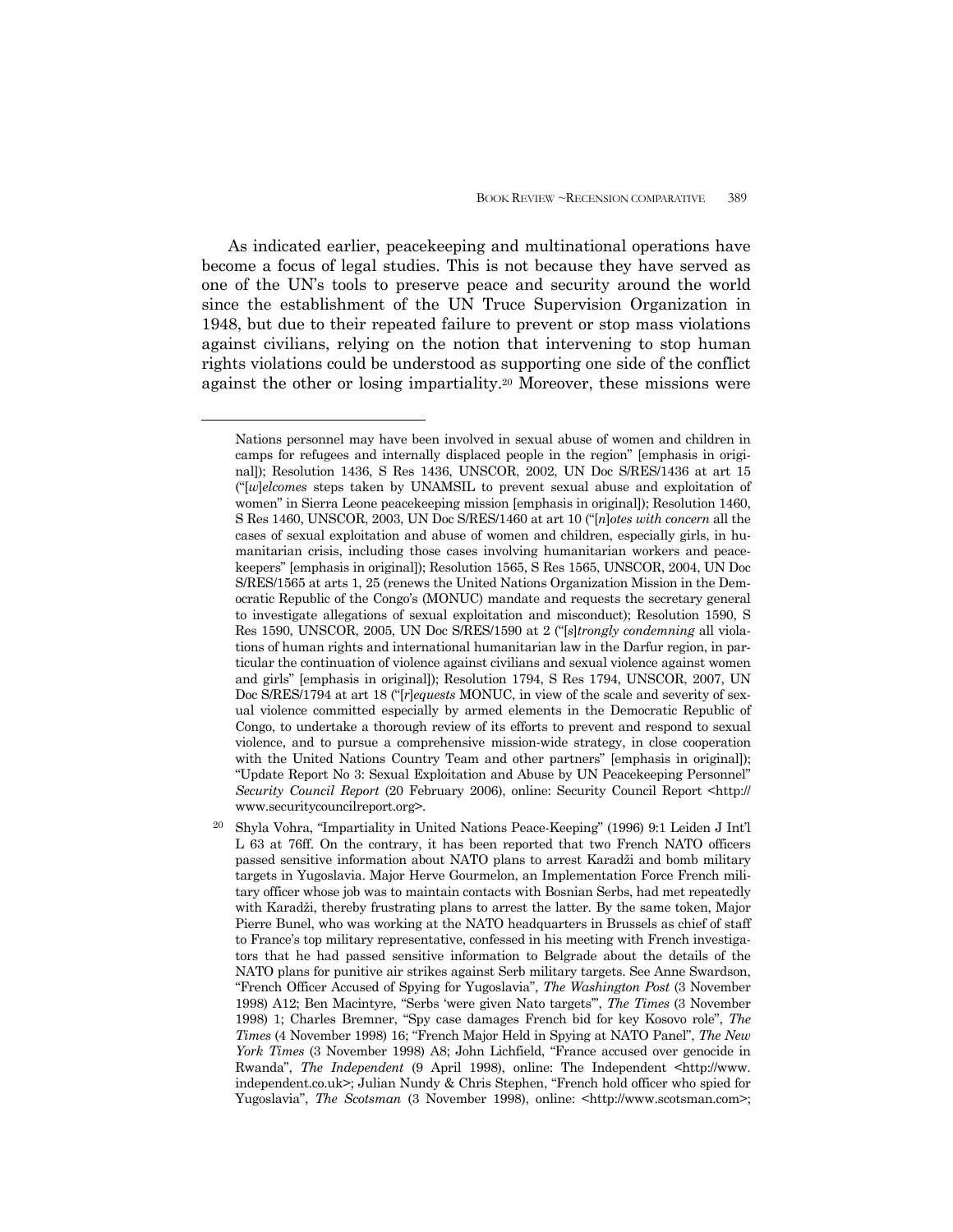$\overline{a}$ 

criticized for alleged crimes and violations of human rights committed by their members against protected people, specifically sexual exploitation, smuggling through borders, trafficking in women and girls,<sup>21</sup> and sexual scandals, including "sex for food"**.**<sup>22</sup>

 Where there was no peace to keep, and bound by inappropriate mandates, UN troops overwhelmingly failed to prevent the tragic massacre of approximately eight thousand Bosnian Muslims by Serb forces and paramilitaries in Srebrenica, a UN safe haven, in the summer of 1995.23 Simultaneously, in spite of several alarming reports, the UN peacekeeping mission in Rwanda, led by the Canadian General Roméo Dallaire, could not stop the mass killings of eight hundred thousand Tutsi and Hutu civilians, in 1994, due to the reluctance of the United Nations Department of Peacekeeping Operations (UNDPKO) to provide adequate troops to properly carry out the mission's mandate.24 This failure caused General

Robert Graham, "French officer accused of leaking secrets to Serbs", *Financial Times* (4 November 1998) 2; Zawati, *supra* note 5 at 222.

<sup>21</sup> Melanie O'Brien, *National and International Criminal Jurisdiction over United Nations Peacekeeping Personnel for Gender-Based Crimes against Women* (PhD Thesis, University of Nottingham, 2010) [unpublished] at 271-72; Valorie K Vojdik, "Sexual Abuse and Exploitation of Women and Girls by U.N. Peacekeeping Troops" (2007) 15:1 Mich St J Int'l L 157 at 158; Wills, *supra* note 1 at 225-26, 272-82.

<sup>22</sup> Claire Morris, "Peacekeeping and the Sexual Exploitation of Women and Girls in Post-Conflict Societies: A Serious Enigma to Establishing the Rule of Law" (2010) 14:1/2 Journal of International Peacekeeping 184 at 189; Emily Wax, "Congo's Desperate 'One-Dollar U.N. Girls'", *The Washington Post* (21 March 2005) A1, A14; Jonathan Clayton & James Bone, "Sex scandal in Congo threatens to engulf UN's peacekeepers", *The Times* (23 December 2004) 25; Sarah Martin, *Must Boys be Boys?: Ending Sexual Exploitation & Abuse in UN Peacekeeping Missions* (Washington, DC Refugees International, 2005), online: Refugees International <http://www.refugeesinternational. org> at 4; Stephanie Nolen, "'Not Women Anymore …': The Congo's Rape Survivors Face Pain, Shame and AIDS", *Ms.* 15:1 (Spring 2005) 56 at 58; UNSC, Press Release, "Sexual Exploitation Allegations Related to UN Mission in Democratic Republic of Congo" (22 November 2004), online: <http://www.un.org>.

<sup>23</sup> See Douglass W Cassel, "Srebrenica: The faces of evil," *Chicago Daily Law Bulletin* (9 August 2001) 6; John F Burns, "Serbs demand Canadians be pulled out of Srebrenica: 146 soldiers stand between 30,000 civilians and heavily armed besieging force", *The [Montreal] Gazette* (27 April 1993) A12.

<sup>24</sup> Howard Adelman & Astri Suhrke, *Early Warning and Conflict Management: Genocide in Rwanda* (Bergen: Michelsen Institute, 1996) at 68, 71; Human Rights Watch, News Release, "Rwandan Genocide Could Have Been Stopped: Comprehensive Study Points Finger at U.S., U.N., France, Belgium" (31 March 1999), online: Human Rights Watch <http://www.hrw.org>; Lieutenant-General Roméo Dallaire, *Shake Hands with the Devil: The Failure of Humanity in Rwanda* (Toronto: Vintage Canada, 2004) at 514.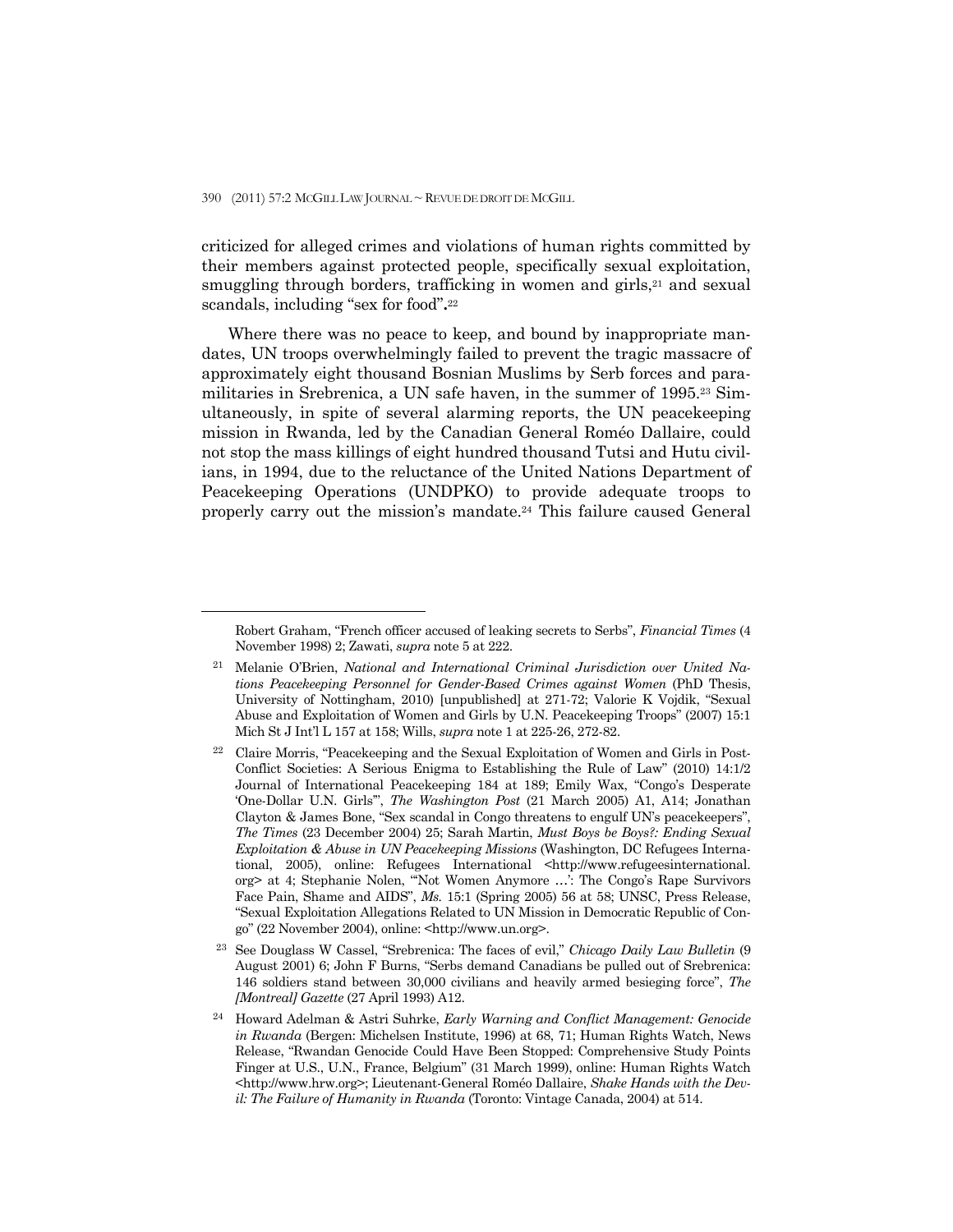Dallaire to ask his famous question: "Are we all human, or are some more human than others?"25

 These issues raise various questions relating to peacekeepers' collective obligations to protect civilians under international humanitarian and human rights law, the possibility of holding them accountable for their crimes, and whether the UN peacekeeping missions are bound by the norms of local or international laws of armed conflict. Considering the dramatic changes and complexity in recent peace support operations, the main concern of legal inquiries ought to shift from merely focusing on these missions' obligations under international law to protect civilians and bring peace and security to areas devastated by war to laying down the foundation of a legal framework to eradicate peacekeepers' violations and bring perpetrators to justice―not only repatriating them to their contributing states.

 Many of the above concerns are meticulously addressed by Siobhán Wills in this timely, critical, and well articulated work—originally submitted to All Souls College, Oxford University, as a doctoral thesis—by carefully analyzing the many inadequacies in the mandate of peacekeeping missions, caused by the lack of international political will and manifested in the tragic failure to stop mass killings and other atrocities in Bosnia-Herzegovina, Rwanda, Kosovo, Congo, and other regions of the world racked by war.26

 In sum, this work contributes to the development of a legal literature that will undoubtedly assist the UNDPKO in overcoming previous short-

<sup>25</sup> The international community had failed utterly in the post-Cold War era to observe its duties in preserving international peace and security, placing the principles of international humanitarian and human rights law—embedded in international and regional conventions and treaties—in question. Like General Dallaire, we in the West certainly have no difficulty to believe that our lives are worth more than the lives of other people in this world: we should remember that the Dutch and French peacekeepers allowed the fall of Srebrenica and the massacre of more than eight thousand Bosnian Muslim civilians by Serb forces to save the lives of a handful of their colleagues captured by Serb paramilitaries; and that the lives of the eight hundred thousand Rwandans slaughtered in that nation's genocide were only worth risking the lives of ten American troops, as declared by an American officer, or not even one more Belgian soldier beyond the ten Belgian troops massacred by Hutu extremists at the beginning of the genocide, as Belgian officials maintained. See Daniela Kroslak, *The Role of France in the Rwandan Genocide* (London, UK: C Hurst & Co, 2007); Dallaire, *supra* note 22 at 522; Laurence de Barros-Duchêne, *Srebrenica: Histoire d'un crime international* (Paris: L'Harmattan, 1996); Michael Moodie, "The Balkan Tragedy" (1995) 541:1 Annals Am Acad Pol & Soc Sci 101; Steven L Burg, *War or Peace?: Nationalism, Democracy, and American Foreign Policy in Post-Communist Europe* (New York: New York University Press, 1996).

<sup>26</sup> Wills, *supra* note 1 at 36, 38.